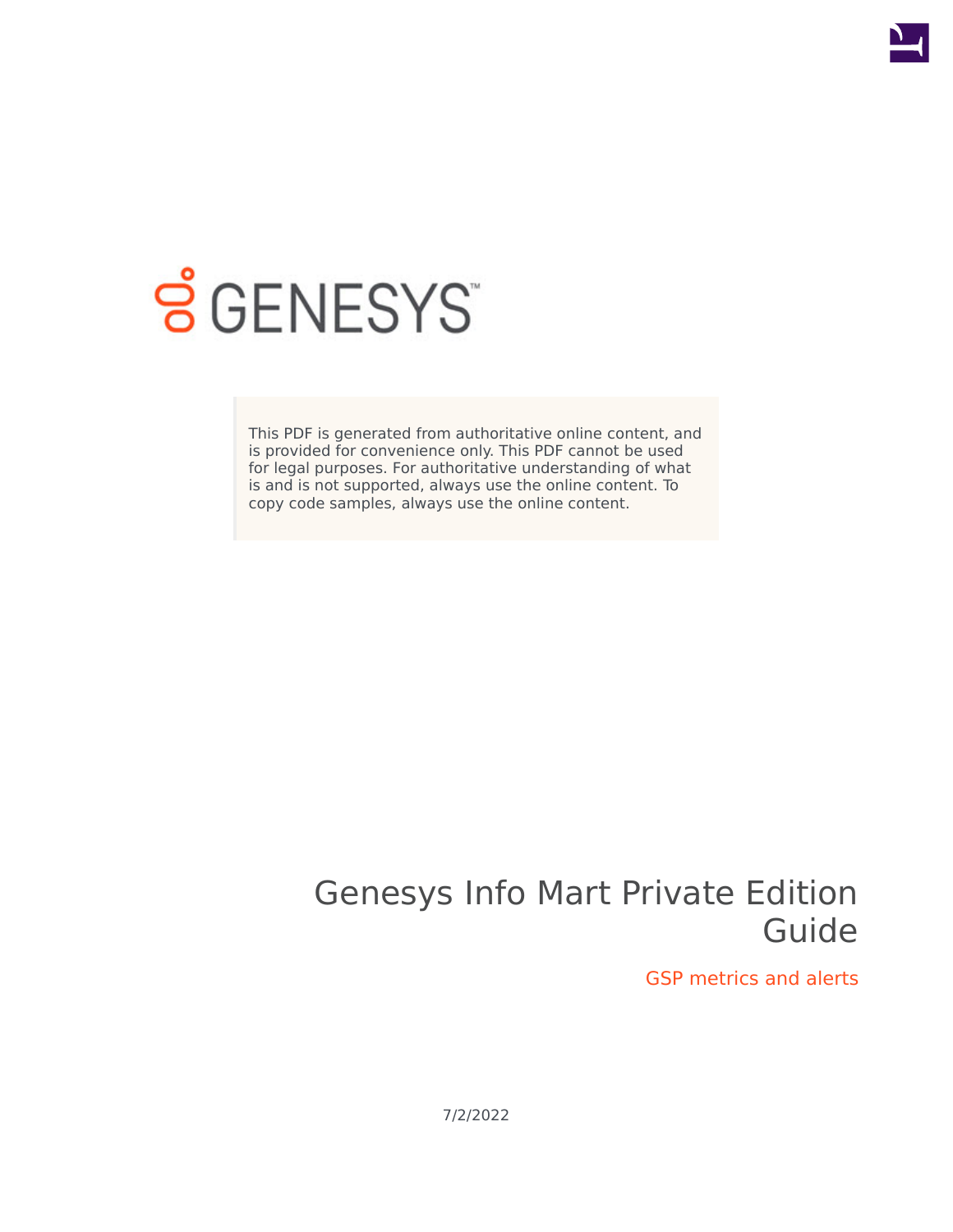Find the metrics GSP exposes and the alerts defined for GSP.

#### **Related documentation:**

#### Contents

•

- 1 [Metrics](#page-2-0)
- 2 [Alerts](#page-5-0)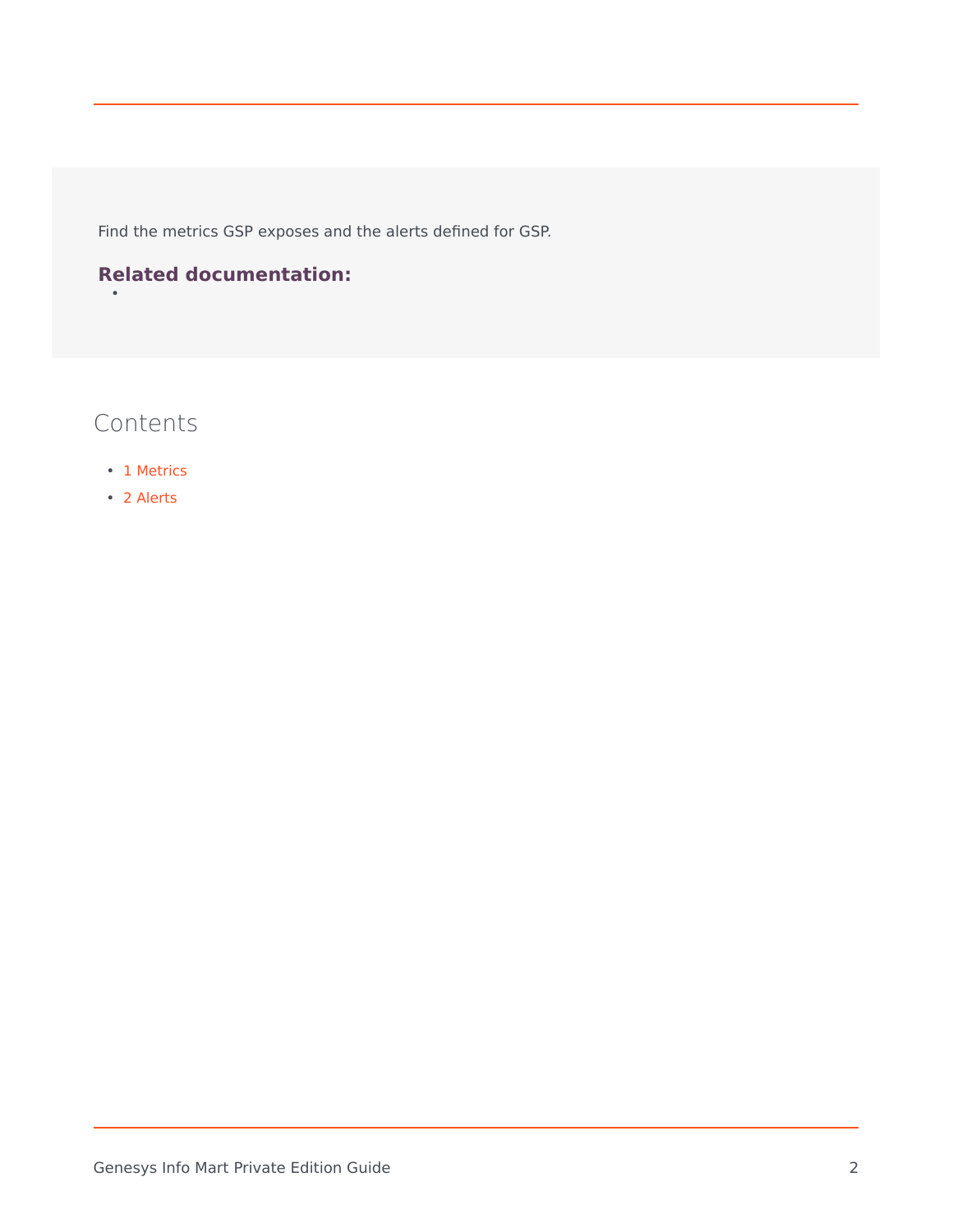| <b>Service</b> | <b>CRD or</b><br>annotations? | Port | <b>Endpoint/Selector</b>                                                                                                                                                                                                                              | <b>Metrics</b><br>update<br>interval |
|----------------|-------------------------------|------|-------------------------------------------------------------------------------------------------------------------------------------------------------------------------------------------------------------------------------------------------------|--------------------------------------|
| GSP            | PodMonitor                    | 9249 | Endpoint: /<br>Selector:<br>matchLabels:<br>app: {{ template<br>"gsp.fullname" $.$ } }<br>where the value of gsp. fullname<br>depends on deployment parameters<br>such as Helm release name.<br>.Values.fullnameOverride.and<br>.Values.nameOverride. | 30 seconds                           |

See details about:

- GSP metrics
- GSP alerts

#### <span id="page-2-0"></span>Metrics

GSP exposes some standard Apache Flink and Kafka metrics as well as Genesys-defined metrics, which are exposed via the Flink API. Therefore, all GSP metrics start with the prefix **flink\_** but in some cases the values are calculated by GSP.

You can query Prometheus directly to see all the metrics Flink and the Flink Kafka connector expose through GSP.

- For full information about the standard Flink metrics, see the Apache Flink documentation.
- For full information about the Kafka metrics, see the Apache Kafka or Confluent Kafka documentation.

The following metrics are likely to be particularly useful. The naming convention is **\_**. Genesys does not commit to maintain other currently available GSP metrics not documented on this page.

| <b>Metric and description</b>                                        | <b>Metric details</b>                                                                                                    | Indicator of |
|----------------------------------------------------------------------|--------------------------------------------------------------------------------------------------------------------------|--------------|
| Number of invalid input records.                                     | Unit:<br>flink taskmanager job task operator errors numInvalidRecords<br><b>Type:</b> Gauge<br>Label:<br>Sample value: 0 | Error        |
| flink_jobmanager_numRunninglobgit:                                   |                                                                                                                          |              |
| Number of running Flink jobs. If less than<br>1, there is a problem. | <b>Type: Gauge</b><br>Label:<br>Sample value: 1                                                                          | Error        |
|                                                                      | flink taskmanager job task opethtitr user errors numOversizedMessages                                                    |              |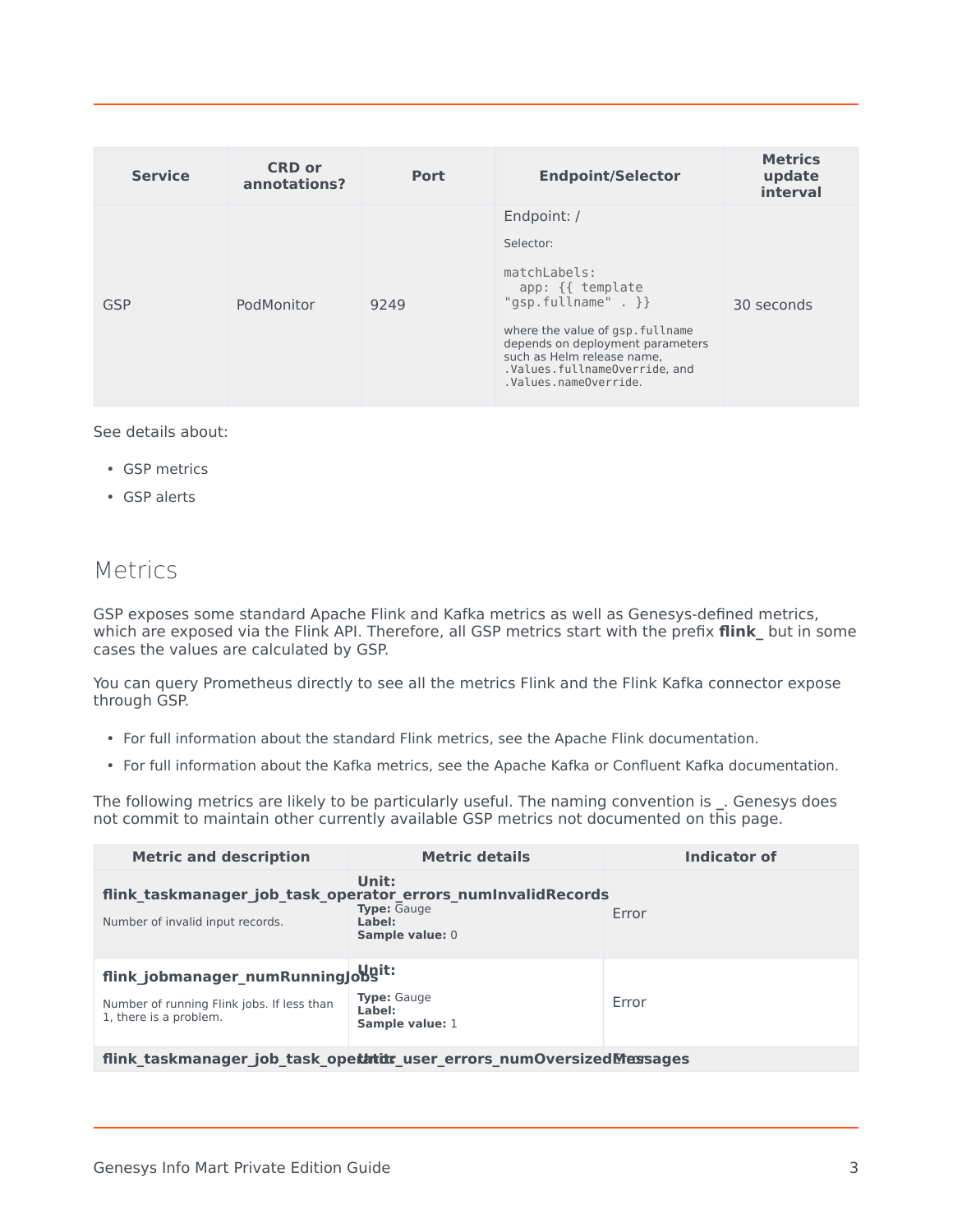| <b>Metric and description</b>                                                                                                                                                                                                                                                                            | <b>Metric details</b>                                                                                                                                                                                                  | <b>Indicator of</b> |
|----------------------------------------------------------------------------------------------------------------------------------------------------------------------------------------------------------------------------------------------------------------------------------------------------------|------------------------------------------------------------------------------------------------------------------------------------------------------------------------------------------------------------------------|---------------------|
| Number of messages exceeding the<br>max.request.size Kafka option.                                                                                                                                                                                                                                       | <b>Type:</b> Gauge<br>Label:<br>• operator name<br>Sample value: 0                                                                                                                                                     |                     |
| flink taskmanager job task operator tenant error total<br>Number of issues encountered, such as<br>errors or warnings.                                                                                                                                                                                   | Unit:<br><b>Type:</b> Gauge<br>Label:<br>• operator name<br>• tenant<br>• error<br><b>Sample value:</b>                                                                                                                | Error               |
| flink_taskmanager_job_task_operhtpr_cunsentlngutWatermark<br>The last watermark received by this<br>operator/task, in milliseconds since the<br>Unix Epoch (00:00:00 UTC on 1 January<br>1970).<br>Note: For operators/tasks with two<br>inputs, this is the earlier of the last<br>received watermarks. | <b>Type:</b> Gauge<br>Label:<br>• operator_name<br>Sample value:                                                                                                                                                       | Latency             |
| The last watermark this operator has<br>emitted, in milliseconds since the Unix<br>Epoch.                                                                                                                                                                                                                | <b>Unit: milliseconds</b><br><b>Type: Gauge</b><br>Label:<br>flink_taskmanager_job_task_operator_currentOutputWatermark<br>• operator_name:<br>• Sink: Agent State Facts<br>· Sink: Interaction Facts<br>Sample value: | Latency             |
| flink_taskmanager_job_task_operator_records_lag_max<br>The maximum lag in terms of the number<br>of records for any partition in this window.<br>An increasing value over time is your best<br>indication that the consumer group is not<br>keeping up with the producers.                               | Unit:<br><b>Type:</b> Gauge<br>Label:<br>Sample value:                                                                                                                                                                 | Latency             |
| flink_taskmanager_job_task_operator_records_consumed_rate<br>The average number of records<br>consumed per second.                                                                                                                                                                                       | <b>Type: Gauge</b><br>Label:<br><b>Sample value:</b>                                                                                                                                                                   | Traffic             |
| flink_taskmanager_job_task_opethtitr_numCallsCreated<br>Total number of EventCallCreated events<br>GSP received since it started processing.                                                                                                                                                             | <b>Type:</b> Gauge<br>Label:                                                                                                                                                                                           | Traffic             |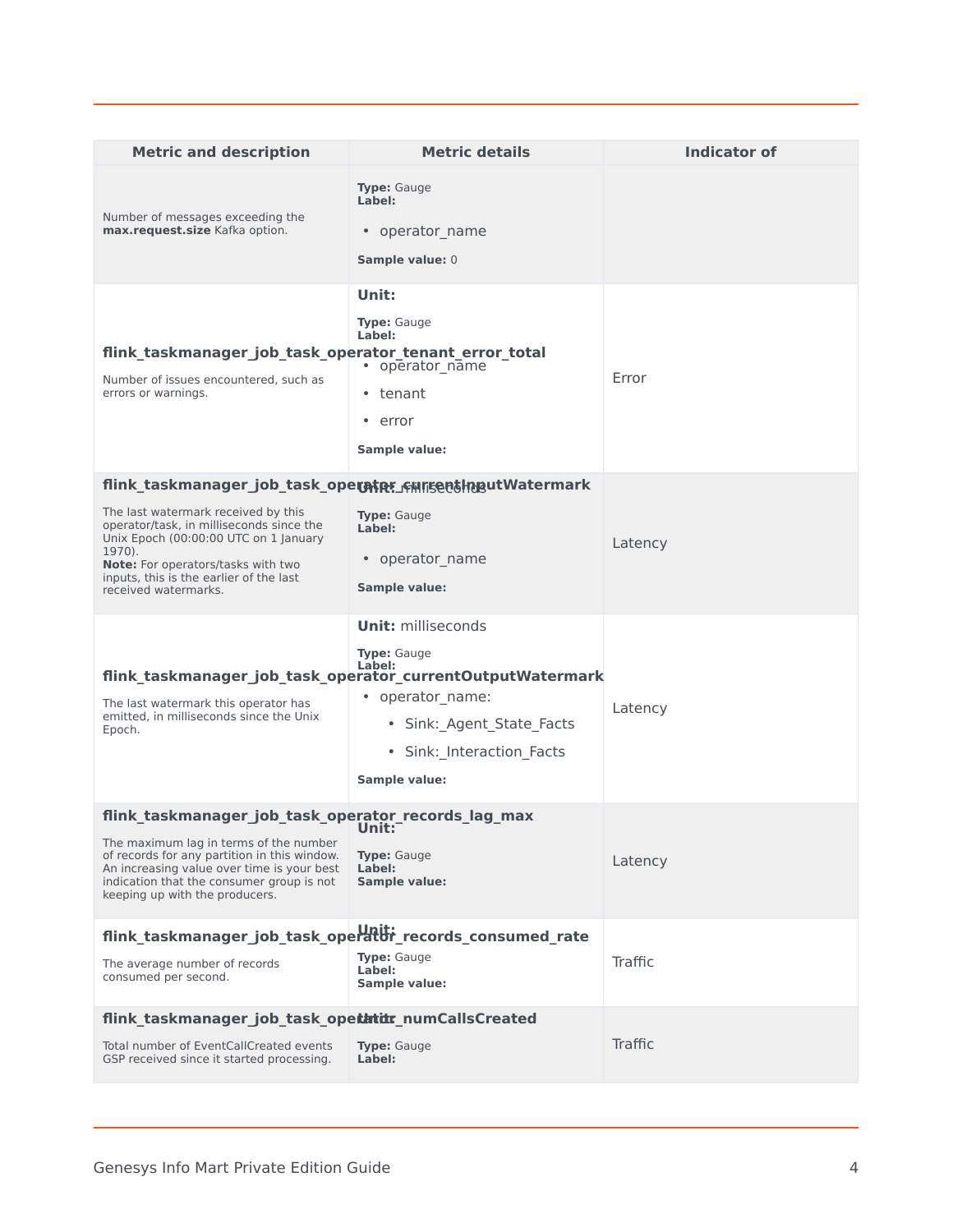| <b>Metric and description</b>                                                                                                                                                                                                                                                                                                                                                                                                                       | <b>Metric details</b>                                              | <b>Indicator of</b>                                                                                                                                 |
|-----------------------------------------------------------------------------------------------------------------------------------------------------------------------------------------------------------------------------------------------------------------------------------------------------------------------------------------------------------------------------------------------------------------------------------------------------|--------------------------------------------------------------------|-----------------------------------------------------------------------------------------------------------------------------------------------------|
|                                                                                                                                                                                                                                                                                                                                                                                                                                                     | <b>Sample value:</b>                                               |                                                                                                                                                     |
|                                                                                                                                                                                                                                                                                                                                                                                                                                                     | flink_taskmanager_job_task_operator_numCallsCreatedPerSecond       |                                                                                                                                                     |
| Number of EventCallCreated events per<br>second (CPS).                                                                                                                                                                                                                                                                                                                                                                                              | <b>Type:</b> Gauge<br>Label:<br>Sample value:                      | Traffic                                                                                                                                             |
| flink_taskmanager_job_task_operator_numThreadsCreated                                                                                                                                                                                                                                                                                                                                                                                               |                                                                    |                                                                                                                                                     |
| Total number of CallThreads GSP received<br>since it started processing.                                                                                                                                                                                                                                                                                                                                                                            | <b>Type:</b> Gauge<br>Label:<br>Sample value:                      | Traffic                                                                                                                                             |
|                                                                                                                                                                                                                                                                                                                                                                                                                                                     | flink_taskmanager_job_task_operator_numCallThreadsCreatedPerSecond |                                                                                                                                                     |
| Number of CallThreads per second<br>(CTHPS).                                                                                                                                                                                                                                                                                                                                                                                                        | <b>Type:</b> Gauge<br>Label:<br>Sample value:                      | Traffic                                                                                                                                             |
| flink_taskmanager_job_task_opethtidr_numChainsProcessed                                                                                                                                                                                                                                                                                                                                                                                             |                                                                    |                                                                                                                                                     |
| Total number of<br>EventOCSChainStartProcessing events<br>GSP received since it started processing.                                                                                                                                                                                                                                                                                                                                                 | <b>Type:</b> Gauge<br>Label:<br>Sample value:                      | Traffic                                                                                                                                             |
|                                                                                                                                                                                                                                                                                                                                                                                                                                                     | flink_taskmanager_job_task_opethtitr_numChainsProcessedPerSecond   |                                                                                                                                                     |
| Number of<br>EventOCSChainStartProcessing events<br>per second (CPS).                                                                                                                                                                                                                                                                                                                                                                               | <b>Type:</b> Gauge<br>Label:<br>Sample value:                      | Traffic                                                                                                                                             |
| flink_(job task)manager_Status_JVM_CPU_Load                                                                                                                                                                                                                                                                                                                                                                                                         |                                                                    |                                                                                                                                                     |
| The recent CPU usage for the JVM<br>process. The value is a double in the<br>$[0.0, 1.0]$ interval, where a value of 0.0<br>means that none of the CPUs were<br>running threads from the JVM process,<br>while a value of 1.0 means that all CPUs<br>were actively running threads from the<br>JVM 100% of the time during the recent<br>period being observed. A negative value<br>means usage data is not available. For<br>more information, see | Unit:<br><b>Type: Gauge</b><br>Label:<br>• pod<br>Sample value:    | Saturation<br>https://docs.oracle.com/javase/7/docs/jre/api/management/extension/com/sun/management/OperatingSystemMXBean.html#getProcessCpuLoad(). |
|                                                                                                                                                                                                                                                                                                                                                                                                                                                     | <b>Unit: bytes</b>                                                 |                                                                                                                                                     |
|                                                                                                                                                                                                                                                                                                                                                                                                                                                     | flink (job task)manager_Status JVM: Mentory_Direct_TotalCapacity   |                                                                                                                                                     |
| The total capacity of all buffers in the<br>direct buffer pool.                                                                                                                                                                                                                                                                                                                                                                                     | Label:<br>• pod<br>Sample value:                                   | Saturation                                                                                                                                          |
|                                                                                                                                                                                                                                                                                                                                                                                                                                                     | flink (job task)manager_Status JWMtMetheory_Direct_MemoryUsed      |                                                                                                                                                     |
| The amount of memory used by the JVM<br>for the direct buffer pool.                                                                                                                                                                                                                                                                                                                                                                                 | <b>Type: Gauge</b><br>Label:                                       | Saturation                                                                                                                                          |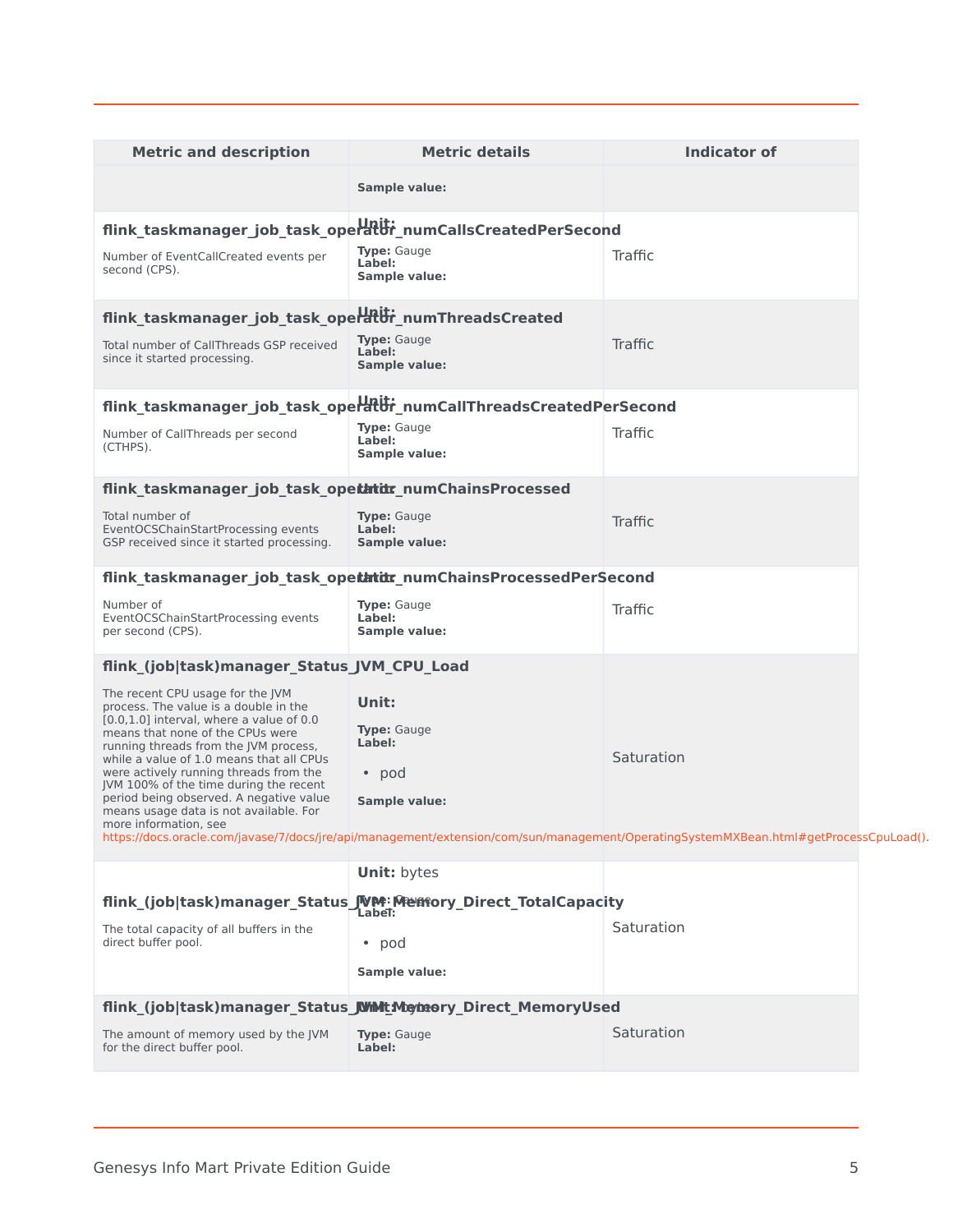| <b>Metric and description</b>                                                                                                                 | <b>Metric details</b>                                          | <b>Indicator of</b> |
|-----------------------------------------------------------------------------------------------------------------------------------------------|----------------------------------------------------------------|---------------------|
|                                                                                                                                               | • pod<br>Sample value:                                         |                     |
| flink_(job task)manager_Status_Jyy&.Memory_NonHeap_Max<br>The maximum amount of non-heap<br>memory that can be used for memory<br>management. | <b>Unit: bytes</b><br>Label:<br>$\bullet$ pod<br>Sample value: | Saturation          |
| flink (job task)manager Status JVM: Mentory NonHeap Used<br>The amount of non-heap memory<br>currently used.                                  | <b>Unit: bytes</b><br>Label:<br>• pod<br><b>Sample value:</b>  | Saturation          |
| flink_(job task)manager_Status_JNM. Memory_Heap_Max<br>The maximum amount of heap memory<br>that can be used for memory<br>management.        | <b>Unit: bytes</b><br>Label:<br>• pod<br>Sample value:         | Saturation          |
| flink (job task)manager Status JVM: Menfory Heap Used<br>The amount of heap memory currently<br>used.                                         | <b>Unit: bytes</b><br>Label:<br>• pod<br>Sample value:         | Saturation          |

### <span id="page-5-0"></span>Alerts

The alerts are based on Flink and Kubernetes cluster metrics.

The following alerts are defined for GSP.

| <b>Alert</b>    | <b>Severity</b> | <b>Description</b>                                                               | <b>Based on</b>                 | <b>Threshold</b> |
|-----------------|-----------------|----------------------------------------------------------------------------------|---------------------------------|------------------|
| GspFlinkJobDown | Critical        | Triggered when the<br>GSP Flink job is not<br>running (number<br>of running jobs | flink jobmanager numRunningJobs | For 5 minutes    |